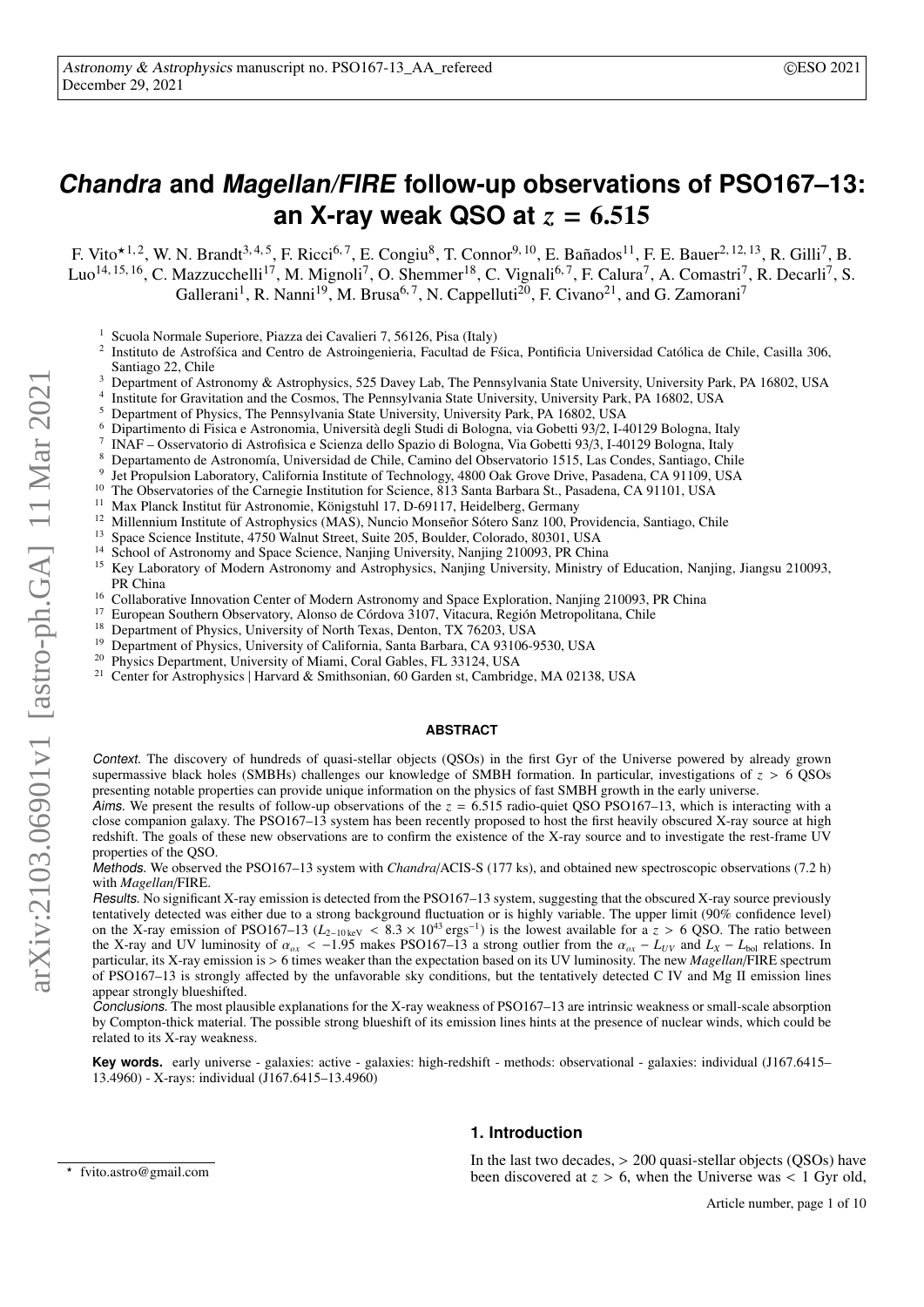primarily thanks to the availability of wide-field optical/NIR surveys (e.g., [Bañados et al. 2016,](#page-9-0) [2018b;](#page-9-1) [Matsuoka et al. 2018a;](#page-9-2) [Fan et al. 2019;](#page-9-3) [Reed et al. 2019;](#page-9-4) [Belladitta et al. 2020;](#page-9-5) [Yang](#page-9-6) [et al. 2020;](#page-9-6) [Wang et al. 2021b\)](#page-9-7). The selection of high-redshift QSOs is based on the detection of the bright rest-frame UV nuclear continuum, with all of the currently confirmed  $z > 6$  OSOs classified optically as type 1 (i.e., unobscured; but see, e.g., [Mat](#page-9-8)[suoka et al. 2019\)](#page-9-8). Therefore, while theoretical arguments and numerical simulations (e.g., [Pacucci et al. 2015;](#page-9-9) [Valiante et al.](#page-9-10) [2017\)](#page-9-10) usually require long periods of fast and heavily obscured mass growth onto black-hole seeds  $(10^2 – 10^5 M_{\odot}; e.g.,$  [Woods](#page-9-11) [et al. 2019](#page-9-11) and references therein) in order to explain the presence of  $1 - 10$  billion  $M_{\odot}$  supermassive black holes (SMBHs) at  $z > 6$  (e.g., [Wu et al. 2015\)](#page-9-12), very little is known about the population of obscured accreting SMBHs in the early universe from an observational point of view.

The accumulation of multiwavelength data for a continuously increasing number of optically selected high-redshift QSOs has recently made possible the first statistical studies of QSOs in the early universe. These new data and analyses have improved our understanding of the mechanisms of SMBH formation and early growth, their interplay with their host galaxies, their environments, and the physics of reionization (e.g., [Decarli](#page-9-13) [et al. 2018;](#page-9-13) [Davies et al. 2019;](#page-9-14) [Farina et al. 2019;](#page-9-15) [Mazzucchelli](#page-9-16) [et al. 2019;](#page-9-16) [Neeleman et al. 2019;](#page-9-17) [Onoue et al. 2019;](#page-9-18) [Eilers et al.](#page-9-19) [2020;](#page-9-19) [Schindler et al. 2020;](#page-9-20) [Wang et al. 2021a\)](#page-9-21). One of the key results is that the observable spectral energy distribution properties of high-redshift QSOs do not appear to differ strongly from their counterparts at later cosmic times, in particular concerning the UV and X-ray emission, that trace the accretion physics close to the accreting SMBHs (e.g., [De Rosa et al. 2014;](#page-9-22) [Gallerani](#page-9-23) [et al. 2017;](#page-9-23) [Mazzucchelli et al. 2017;](#page-9-24) [Nanni et al. 2017;](#page-9-25) [Vito](#page-9-26) [et al. 2019a\)](#page-9-26). However, recent results do point toward a larger fraction of weak-line QSOs (WLQs; [Shen et al. 2019\)](#page-9-27) and larger blueshifts of high-ionization UV emission lines at *<sup>z</sup>* > 6 [\(Meyer](#page-9-28) [et al. 2019;](#page-9-28) [Schindler et al. 2020\)](#page-9-20), suggesting a high incidence of nuclear winds in these systems.

In addition to statistical sample studies, a few highredshift QSOs have been the targets of more focused investigations into their properties (e.g., [Eilers et al. 2018;](#page-9-29) [Connor et al. 2019,](#page-9-30) [2020;](#page-9-31) [Fan et al. 2019;](#page-9-3) [Nanni et al.](#page-9-32) [2018;](#page-9-32) [Mignoli et al. 2020;](#page-9-33) [Spingola et al. 2020;](#page-9-34) [Wang](#page-9-7) [et al. 2021b\)](#page-9-7). In [Vito et al.](#page-9-35) [\(2019b\)](#page-9-35), we discussed the peculiar X-ray properties of PSO J167.6415–13.4960 (hereafter PSO167–13; RA<sub>ICRS</sub>=11:10:33.963, DEC<sub>ICRS</sub>=−13:29:45.73; [Venemans et al. 2015,](#page-9-36) [2020\)](#page-9-37), a type 1 QSO at *<sup>z</sup>* <sup>=</sup> <sup>6</sup>.<sup>515</sup> (systemic redshift derived from the [C II] 158  $\mu$ m emission line; [Decarli et al. 2018\)](#page-9-13). The UV luminosity of PSO167–13  $(M_{1450 \text{ Å}} = -25.6)$  places this QSO close to the break of the UV luminosity function of *<sup>z</sup>* > 6 QSOs (e.g. [Jiang et al. 2016;](#page-9-38) [Mat](#page-9-39)[suoka et al. 2018b\)](#page-9-39). Atacama Large Millimeter/submillimeter Array (*ALMA*) imaging revealed that PSO167–13 is interacting with a companion galaxy at a projected distance of  $\approx 0.9$ " (i.e.,  $\approx 5$  physical kpc at  $z = 6.515$ ) and  $\Delta y \approx -140 \text{ km s}^{-1}$  (i.e. ≈ 5 physical kpc at *z* = 6.515) and  $\Delta v \approx -140 \text{ km s}^{-1}$  (i.e.,  $\Delta z \approx -0.004$ ) in velocity space (Willott et al. 2017: Neeleman <sup>∆</sup>*<sup>z</sup>* ≈ −0.004) in velocity space [\(Willott et al. 2017;](#page-9-40) [Neeleman](#page-9-17) [et al. 2019\)](#page-9-17). Companion galaxies detected with *ALMA* have been found for a significant fraction of high-redshift QSOs [\(Decarli](#page-9-13) [et al. 2018;](#page-9-13) [Venemans et al. 2020\)](#page-9-37). The PSO167–13 system is one of only two cases in which the companion galaxy has been detected in the rest-frame UV via deep *Hubble* Space Telescope (*HST*) imaging [\(Decarli et al. 2019;](#page-9-41) [Mazzucchelli et al. 2019\)](#page-9-16).

A 59 ks *Chandra* observation of PSO167–13 revealed no counts in the 0.5-2 keV band, and three counts in the 2–5 keV band [\(Vito et al. 2019a](#page-9-26)[,b\)](#page-9-35). Due to the low background level and

excellent ( $\approx 0.5''$ ) PSF of *Chandra*, the three counts represented<br>a relatively significant (99.96% confidence level) detection. The a relatively significant (99.96% confidence level) detection. The lack of a soft-band counterpart suggested that the X-ray source was heavily obscured. Although the position of the X-ray source suggested an association with the companion galaxy (with a spatial offset of  $\approx 0.1$ ", to be compared with an offset of  $\approx 1$ " from the OSO) due to the close separation of the OSO-companion the QSO), due to the close separation of the QSO-companion system, and the positional uncertainty of the X-ray emission, we could not associate it unambiguously to one of the two galaxies.

Irrespective of the lack of a secure identification of the X-ray source with either of the two ALMA-detected galaxies, the optically selected QSO was not detected in the soft X-ray band, either because of obscuration or intrinsic faintness. X-ray weakness (i.e., X-ray emission fainter than the expectation based on known relations with the UV or bolometric luminosity) is often found in notable classes of optically classified type-1 QSOs, such as broad absorption line QSOs (BAL QSOs; e.g., [Luo et al. 2014,](#page-9-42) [Vito et al. 2018a\)](#page-9-43), WLQs (e.g., [Luo et al. 2015;](#page-9-44) [Ni et al. 2018\)](#page-9-45), and "red" QSOs (e.g., [Pu et al. 2020\)](#page-9-46). The available rest-frame UV spectrum of PSO167–13 [\(Venemans](#page-9-36) [et al. 2015,](#page-9-36) 0.73h *VLT/FORS2* using a 1.3" slit, + 3.33h *Magel-*<br>*lan/FIRE* using a 0.6" slit) does not allow us classify it securely  $lan/FIRSTE$ , using a 0.6" slit) does not allow us classify it securely<br>as a BAL OSO or a WLO. However, the C.IV (1549  $\AA$ ) emisas a BAL QSO or a WLO. However, the C IV  $(1549 \text{ Å})$  emission line appears weak and blueshifted relative to the systemic redshift, as is often found for WLQs (e.g., [Ni et al. 2018,](#page-9-45) and references therein) and, in particular,*<sup>z</sup>* > 6 QSOs (e.g., [Schindler](#page-9-20) [et al. 2020\)](#page-9-20). Moreover, the noisy spectrum blueward of the C IV and Si IV emission lines could hide possible absorption features, characteristic of BAL QSOs. With so many uncertainties in the nature of this system, deeper X-ray and rest-frame UV observations are needed.

Here we present new *Chandra* X-ray observations and *Magellan* Folded-port InfraRed Echellette (FIRE; [Simcoe et al. 2008\)](#page-9-47) rest-frame UV spectroscopy of PSO167–13. The goals of these observations are to confirm the presence of an obscured X-ray source in the PSO167–13 system, constrain the level of X-ray weakness of the QSO, and investigate its possible BALQSO or WLQ nature. Errors are reported at 68% confidence levels, while limits are given at 90% confidence levels, unless otherwise noted. We adopt a flat cosmology with  $H_0 = 67.7 \text{ km s}^{-1}$  and  $Q_m = 0.307$  (Planck Collaboration et al. 2016). At  $z = 6.515$  1''  $\Omega_m = 0.307$  [\(Planck Collaboration et al. 2016\)](#page-9-48). At  $z = 6.515$ , 1'' corresponds to a physical distance of 5.6 kpc.

# **2. Observations and data analysis**

In this section we briefly describe the *Chandra* and *Magellan*/FIRE observations of PSO167–13, and their reduction.

# 2.1. Chandra observations

In Cycle 21, we observed PSO167–13 with *Chandra* ACIS-S (S3 chip) for 117.4 ks. Considering also the 59.3 ks dataset taken in 2018 [\(Vito et al. 2019b\)](#page-9-35), the total *Chandra* coverage of PSO167– 13 is  $\approx$  [1](#page-2-0)77 ks (see Tab. 1 for a summary of the X-ray pointings). We reprocessed the *Chandra* observations with the *chandra\_repro* script in CIAO 4.12 [\(Fruscione et al. 2006\)](#page-9-49),<sup>[1](#page-1-0)</sup> using CALDB v4.9.3,<sup>[2](#page-1-1)</sup> setting the option *check\_vf\_pha*=*yes* in the case of observations taken in Very Faint mode.

In order to correct the astrometry of each observation, we performed source detection with the *wavdetect* script with a nosource probability threshold of 10<sup>−</sup><sup>6</sup> on each individual *Chandra*

<span id="page-1-0"></span><sup>1</sup> http://cxc.harvard.edu/ciao/

<span id="page-1-1"></span><sup>2</sup> http://cxc.harvard.edu/caldb/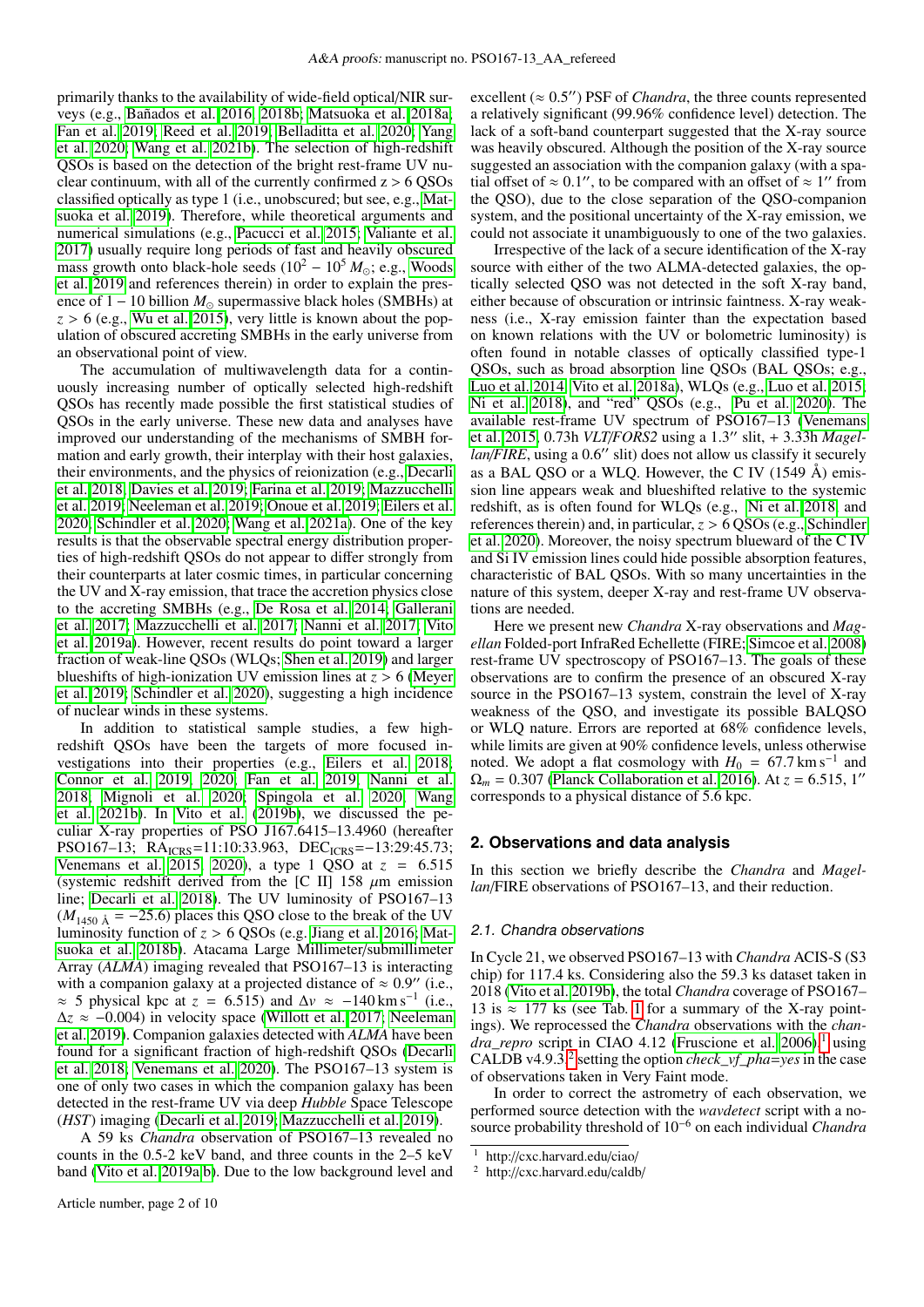

<span id="page-2-3"></span>Fig. 1. *Chandra* 5" × 5" images in the soft, hard, and full bands for the total 177 ks exposure. North is up, East is left. The magenta contours show the [C II] emission detected with ALMA (0.33"  $\times$  0.22" beam size) of the PSO167–13 (main emission) and companion (fainter emission to the south-east) system from  $4\sigma$  to  $20\sigma$  in steps of  $4\sigma$  [\(Venemans et al. 2020,](#page-9-37) see also [Neeleman et al. 2019\)](#page-9-17). The blue X symbols mark the optical position of PSO167–13 [\(Venemans et al. 2020\)](#page-9-37). The black circles denote the 1" extraction radius used throughout the text for PSO167–13. The green circle indicates the 1" extraction radius used for the companion galaxy (shown only in the right panel for clarity).

<span id="page-2-0"></span>Table 1. Summary of the *Chandra* observations of PSO167–13. Data from OBSID 20397 were already presented in [Vito et al.](#page-9-26) [\(2019a,](#page-9-26)[b\)](#page-9-35).

| <b>OBSID</b> | Start date | $T_{exp}$ [ks] |
|--------------|------------|----------------|
| 20397        | 2018-02-20 | 59.3           |
| 22523        | 2020-02-12 | 42.8           |
| 23153        | 2020-02-15 | 24.0           |
| 23018        | 2020-03-28 | 10.0           |
| 23199        | 2020-03-29 | 40.6           |

exposure. Then, we used the *wcs\_match* and *wcs\_update* tools to match the positions of the X-ray sources with  $> 10$  counts to objects in the Pan-STARRS DR2 source mean catalog [\(Cham](#page-9-50)bers et al.  $2016$ <sup>[3](#page-2-1)</sup> and correct the astrometry of the X-ray observations. The astrometry of the Pan-STARRS DR2 catalog is in turn registered to the Gaia DR2 astrometry [\(Gaia Collaboration](#page-9-51) [et al. 2018\)](#page-9-51). We could not directly use the Gaia catalog due to the small number of reliable counterparts of the X-ray sources. Finally, we merged the individual observations with the *reproject\_obs* tool, and derived merged images and exposure maps. We repeated the detection procedure on the merged observation, and found a median difference between the position of the X-ray sources and the Pan-STARRS catalog of  $\approx 0.3$ ", which is consistent with the *Chandra* pixel size ( $\approx 0.5$ "). Only a few Gaja sistent with the *Chandra* pixel size ( $\approx 0.5$ "). Only a few Gaia<br>entries are associated unambiguously with X-ray sources with entries are associated unambiguously with X-ray sources, with offsets of  $\approx 0.3-0.4$ ", providing a useful consistency check.

We extracted response matrices and ancillary files from individual pointings using the *specextract* tool and added them using the *mathpha*, *addrmf*, and *addarf* HEASOFT tools<sup>[4](#page-2-2)</sup>, weighting by the individual exposure times. Ancillary files, which are used to derive fluxes and luminosities, were aperture corrected.

# 2.2. Magellan/FIRE observations

We obtained near-infrared (NIR) spectroscopy for PSO167–13 in the range  $\lambda = 0.8 - 2.5 \mu m$  with *Magellan*/FIRE during three

nights (March 3rd-5th 2020), for a total of 9.9 h on source. Observations were conducted during gray time, using the  $1<sup>′</sup>$  wide slit in the high-resolution echellete mode, with a nominal resolution of R=3600. During these observations, the sky conditions were unstable, with rapidly varying seeing ( $\approx 0.7'' - 2''$ ) and sky background. We rejected the exposures with seeing > 1.5" sky background. We rejected the exposures with seeing  $> 1.5$ ", lowering the useful amount of on-source time to 7.2 h on source lowering the useful amount of on-source time to 7.2 h on source. The individual spectra were obtained using the nodding technique  $(3'')$  nod length) in a sequence of ABBA acquisitions  $(44)$ exposures, each of 602.4 s). The data were reduced with the Interactive Data Language (IDL) pipeline FireHose v2 package [\(Gagné et al. 2015\)](#page-9-52), and custom Python scripts. OH airglow was used to correct for telescope flexure and obtain the wavelength solution. Nearby A0V stars with airmass similar to that of the target were observed after each ABBA block in order to derive telluric absorption corrections and absolute flux calibrations, which we applied to the corresponding ABBA block, and define the extraction traces. We corrected for Galactic extinction (*E*(*<sup>B</sup>* <sup>−</sup> *<sup>V</sup>*) <sup>=</sup> <sup>0</sup>.0485; from [Schlafly & Finkbeiner](#page-9-53) [\(2011\)](#page-9-53)) with the extinction curve of [Fitzpatrick](#page-9-54) [\(1999\)](#page-9-54).

# **3. Results**

In this section, we report the results derived from the *Chandra* observations of PSO167–13 and the companion galaxy, and *Magellan*/FIRE spectroscopic observations of PSO167–13.

# <span id="page-2-4"></span>3.1. X-ray photometry of the companion galaxy

We present in Fig. [1](#page-2-3) the *Chandra* images in the soft  $(0.5-2 \text{ keV})$ , hard  $(2-7 \text{ keV})$ , and full  $(0.5-7 \text{ keV})$  bands of the PSO167-13 system. As we did in [Vito et al.](#page-9-35)  $(2019b)$ , here we use a  $1''$  radius extraction region (green circle in Fig. [1;](#page-2-3) corresponding to  $\approx$  90% encircled energy fraction at 1.5 keV), centered on the ALMA position of the companion galaxy (RA=11:10:34.033, DEC=−13:29:46.29; [Neeleman et al. 2019\)](#page-9-17) to compute its photometry. We computed the detection significance in each energy band using the binomial no-source probability  $P_B$  presented by [Weisskopf et al.](#page-9-55) [\(2007\)](#page-9-55) and [Broos et al.](#page-9-56) [\(2007\)](#page-9-56), and set a signif-

<span id="page-2-1"></span><sup>3</sup> https://panstarrs.stsci.edu/

<span id="page-2-2"></span><sup>4</sup> <https://heasarc.gsfc.nasa.gov/docs/software/heasoft/>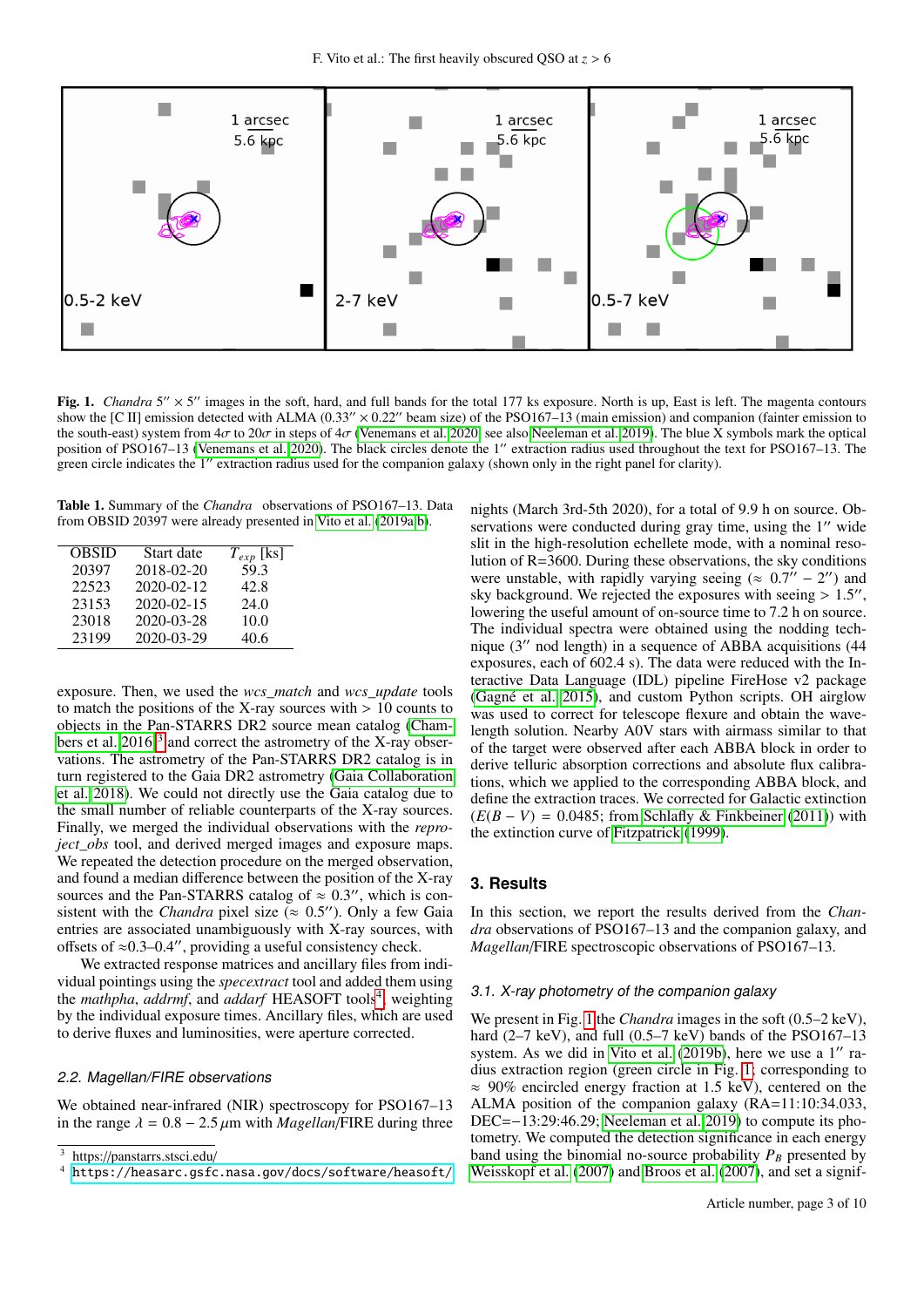

<span id="page-3-1"></span>**Fig. 2.** X-ray luminosity versus bolometric luminosity for  $z > 6$ QSOs (cyan symbols) from [Connor et al.](#page-9-30) [\(2019,](#page-9-30) [2020\)](#page-9-31), [Vito et al.](#page-9-26) [\(2019a\)](#page-9-26), [Pons et al.](#page-9-57) [\(2020\)](#page-9-57), and [Wang et al.](#page-9-21) [\(2021a\)](#page-9-21), compared with *<sup>z</sup>* < 6 QSOs (grey symbols) from [Lusso et al. 2012;](#page-9-58) [Martocchia et al.](#page-9-59) [2017;](#page-9-59) [Nanni et al. 2017;](#page-9-25) [Salvestrini et al. 2019,](#page-9-60) and the  $L_X - L_{bol}$  relation (black dashed line) from [Duras et al.](#page-9-61) [\(2020\)](#page-9-61). Only radio-quiet QSOs are shown. Circles represent detected sources, and downwardpointing triangles mark upper limits. PSO167–13 is shown in red. Diagonal dotted lines mark the loci of constant bolometric correction (i.e.,  $K_{bol} = L_{bol}/L_X$ ).

icance threshold  $(1 - P_B) = 0.99$  for source detection. We measured the X-ray background in an annular region with  $R_{in} = 4$ " and  $R_{out} = 24$ <sup>"</sup>, where no bright X-ray sources are found. We detect 1, 3, and 4 counts in the soft, hard, and full bands. Considering the expected background of 0.35/0.59/0.93 counts, respectively, we obtained a detection significance  $(1 - P_B) < 0.99$ (i.e., the galaxy is not detected) in all of the bands. Following the method of [Weisskopf et al.](#page-9-55) [\(2007\)](#page-9-55), we computed upper limits on the net counts  $<$  3.6,  $<$  6.1, and  $<$  7.1 in the soft, hard, and full bands, respectively.

In order to compute upper limits on the observed flux in the three bands, we assumed power-law emission with  $\Gamma = 2$ . This Γ value is typical of rapidly accreting SMBHs [\(Shemmer et al.](#page-9-62) [2008;](#page-9-62) [Brightman et al. 2013,](#page-9-63) e.g.,) and is consistent with the average photon index derived for optically selected QSOs up to *<sup>z</sup>* <sup>≈</sup> <sup>7</sup>.5 (e.g., [Nanni et al. 2017;](#page-9-25) [Bañados et al. 2018a;](#page-9-64) [Vito et al.](#page-9-65) [2018b\)](#page-9-65), although hints for steeper photon indexes at  $z \geq 6.5$  have been reported by [Vito et al.](#page-9-26) [\(2019a\)](#page-9-26) and [Wang et al.](#page-9-21) [\(2021a\)](#page-9-21). Accounting also for Galactic absorption toward the PSO167– 13 system ( $N_H = 4.7 \times 10^{20}$  cm<sup>-2</sup>; e.g., [Kalberla et al. 2005\)](#page-9-66),<br>we estimate fluxes  $F < (1.9/6.6/5.0) \times 10^{-16}$  erg cm<sup>-2</sup> s<sup>-1</sup> in the we estimate fluxes  $F < (1.9/6.6/5.0) \times 10^{-16}$  erg cm<sup>-2</sup> s<sup>-1</sup> in the soft/hard/full bands. Although the exact values of the upper limsoft/hard/full bands. Although the exact values of the upper limits depend on the choice of  $\Gamma$ , the errors on the flux are largely dominated by the statistical uncertainties on the X-ray counts. We computed the upper limit on the intrinsic 2–10 keV luminosity from the soft-band flux, consistently with previous works (e.g.; [Vito et al. 2019b,](#page-9-35)[a\)](#page-9-26), as  $L_X < 1.3 \times 10^{44} \text{ erg s}^{-1}$ .

#### <span id="page-3-3"></span>3.2. X-ray photometry of PSO167–13

We computed the X-ray photometry of PSO167–13 in a circular region of  $R = 1$ <sup>"</sup> centered on the optical/NIR position of the QSO (RA=11:10:33.638, DEC=−13:29:45.73), which is provided by [Venemans et al.](#page-9-37) [\(2020\)](#page-9-37) based on the Gaia DR2 astrometry. They also report a small offset ( $\approx 0.15$ ") between the optical/NIR coordinates (blue cross in Fig. [1\)](#page-2-3) and the peak position of the dust continuum and [C II] emission line of the QSO (magenta contours), possibly due to the QSO host galaxy being stretched during the ongoing interaction with the close companion galaxy [\(Venemans et al. 2020\)](#page-9-37) and to the presence of a gas "bridge" component [\(Neeleman et al. 2019\)](#page-9-17).

We detected 0, 2, and 2 counts in the soft, hard, and full bands, corresponding to  $\langle 2.3, \langle 4.8, \rangle$  and  $\langle 4.5, \rangle$ net counts<sup>[5](#page-3-0)</sup>, respectively [\(Weisskopf et al. 2007\)](#page-9-55). As in § [3.1,](#page-2-4) we converted the upper limits on the counts into fluxes of  $F < (1.2/5.1/3.2) \times 10^{-16}$  erg cm<sup>-2</sup> s<sup>-1</sup> in the soft/hard/full bands and a rest-frame 2-10 keV luminosity of soft/hard/full bands and a rest-frame 2-10 keV luminosity of  $L_X < 8.3 \times 10^{43}$  erg s<sup>-1</sup>. We note that one count in the hard band<br>lies within the extraction regions of both the OSO and the comlies within the extraction regions of both the QSO and the companion galaxy, due to their small angular separation, such that the fluxes in the hard and full bands for at least one of these galaxies are overestimated. Fig. [2](#page-3-1) presents the X-ray luminosity versus bolometric luminosity<sup>[6](#page-3-2)</sup> of QSOs at  $z > 6$  and lower redshift. The upper limit on PSO167–13 at  $L_{bol} = 4.1 \times 10^{46}$  erg s<sup>-1</sup> is significantly lower than the X-ray luminosity of X-ray detected QSOs at  $z > 6$ , and is a stronger constraint than the available upper limits on other undetected sources. The upper limit on *L<sup>X</sup>* for PSO167–13 translates into a bolometric correction  $K_{bol} = L_{bol}/L_X > 492$ , to be compared with a typical value of  $K_{bol} \approx 100$  for QSOs with similar bolometric luminosities.

The relative contribution of the X-ray and UV emission in QSOs is usually parametrized by the quantity  $\alpha_{ox} = 0.38 \times \log(L_{2 \text{ keV}}/L_{2500 \text{ \AA}})$ , which represents the slope of a nominal power-law connecting the emission in the two bands (e.g., [Brandt & Alexander 2015](#page-9-67) and references therein). We measure  $L_{2500 \text{ Å}} = 1.3 \times 10^{31} \text{ erg s}^{-1} \text{Hz}^{-1}$  from the best-<br>fitting IIV continuum of the 2020 FIRE spectrum of PSO167– fitting UV continuum of the 2020 FIRE spectrum of PSO167– 13 (see § [3.3\)](#page-4-0) and convert the upper-limit on *L*2−10 keV into  $L_{2 \text{ keV}} < 1.07 \times 10^{26} \text{ erg s}^{-1} \text{ Hz}^{-1}$  (assuming power law emission with  $\Gamma = 2$ ) From these values we derived  $\alpha_{\text{me}} < -1.95$  which with  $\Gamma = 2$ ). From these values, we derived  $\alpha_{ox} < -1.95$ , which is the lowest value for  $a \bar{z} > 6$  QSO, and among the lowest values for the general QSO population (see Fig. [3\)](#page-4-1).

A well-known anti-correlation exists between  $\alpha_{ox}$  and  $L_{UV}$ up to *<sup>z</sup>* > 6 (e.g., [Just et al. 2007;](#page-9-68) [Lusso & Risaliti 2016;](#page-9-69) [Martoc](#page-9-59)[chia et al. 2017;](#page-9-59) [Nanni et al. 2017;](#page-9-25) [Vito et al. 2019a\)](#page-9-26). Therefore, a fairer comparison between QSOs with different UV luminosities can be made considering the values of  $\Delta \alpha_{ox} = \alpha_{ox}^{obs} - \alpha_{ox}^{exp}$ ;<br>i.e. the difference between the observed  $\alpha_{ox}$  and the value exi.e., the difference between the observed  $\alpha_{ox}$  and the value expected for a given QSO's UV luminosity. Assuming the [Just et al.](#page-9-68) [\(2007\)](#page-9-68) relation, as in [Vito et al.](#page-9-26) [\(2019a\)](#page-9-26), we find for PSO167–13  $\Delta \alpha_{ox}$  < -0.30. The value of  $\Delta \alpha_{ox}$  for PSO167–13 implies a factor of  $\geq 6$  weaker X-ray emission than the expectation, in agreement with the QSO location in Fig. [2.](#page-3-1) Among X-ray detected

<span id="page-3-0"></span>The slightly lower upper limit on the net counts in the full band than that in the hard band is due to the higher background level.

<span id="page-3-2"></span><sup>&</sup>lt;sup>6</sup> Bolometric luminosities for  $z > 6$  QSOs and for the [Nanni et al.](#page-9-25) [\(2017\)](#page-9-25) and [Salvestrini et al.](#page-9-60) [\(2019\)](#page-9-60) samples are estimated from  $M_{1450 \text{ Å}}$ , using the bolometric correction of [Venemans et al.](#page-9-70) [\(2016,](#page-9-70) see also [De](#page-9-13)[carli et al. 2018\)](#page-9-13), while values derived from SED fitting are plotted for the QSOs in the [Lusso et al.](#page-9-58) [\(2012\)](#page-9-58) and [Martocchia et al.](#page-9-59) [\(2017\)](#page-9-59) samples.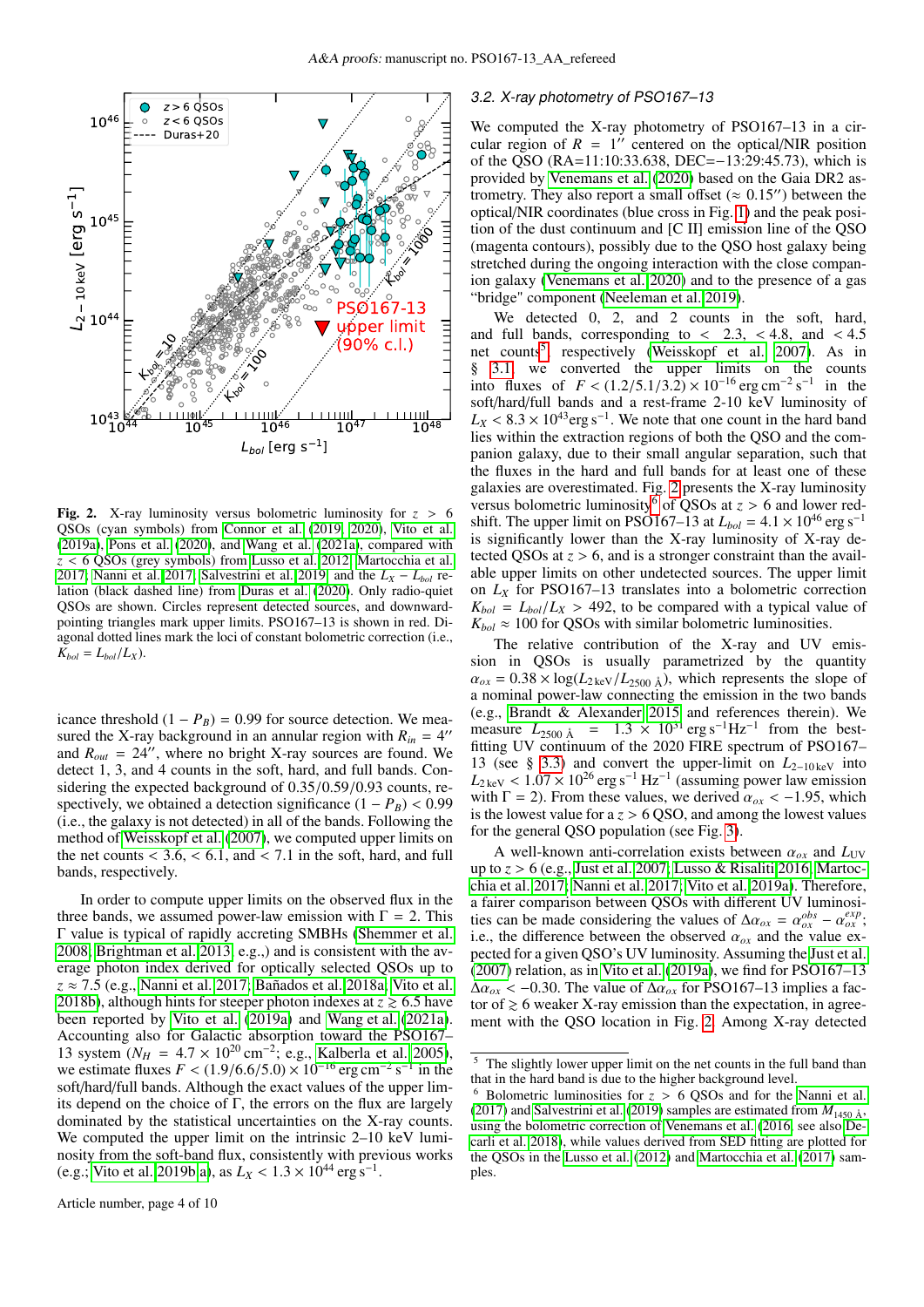

<span id="page-4-1"></span>Fig. 3.  $\alpha_{ox}$  plotted against UV luminosity for PSO167–13 (in red) and other *<sup>z</sup>* > 6 QSOs (cyan filled symbols) from [Connor et al.](#page-9-30) [\(2019,](#page-9-30) [2020\)](#page-9-31), [Vito et al.](#page-9-26) [\(2019a\)](#page-9-26), [Wang et al.](#page-9-21) [\(2021a\)](#page-9-21), and the updated values of the [Pons et al.](#page-9-57)  $(2020)$   $z > 6.5$  OSOs [\(Pons et al. 2021\)](#page-9-71). We also show *<sup>z</sup>* < 6 QSOs (black empty symbols and blue color map) from [Shemmer](#page-9-72) [et al.](#page-9-72) [\(2006\)](#page-9-72); Steff[en et al.](#page-9-73) [\(2006\)](#page-9-73); [Just et al.](#page-9-68) [\(2007\)](#page-9-68); [Lusso & Risaliti](#page-9-69) [\(2016\)](#page-9-69); [Nanni et al.](#page-9-25) [\(2017\)](#page-9-25); [Salvestrini et al.](#page-9-60) [\(2019\)](#page-9-60), and best-fitting relations from [Just et al.](#page-9-68) [\(2007\)](#page-9-68), [Lusso & Risaliti](#page-9-69) [\(2016\)](#page-9-69), [Martocchia et al.](#page-9-59) [\(2017\)](#page-9-59). Circles represent detected sources, downward-pointing triangles mark upper limits. For visual purposes, we do not plot X-ray undetected sources included in the [Lusso & Risaliti](#page-9-69) [\(2016\)](#page-9-69) sample.

QSOs at *<sup>z</sup>* > 6, none shows such a level of X-ray weakness, and undetected sources have shallower upper limits (Fig. [4\)](#page-4-2).



<span id="page-4-2"></span>Fig. 4.  $\Delta \alpha_{ox}$  as a function of redshift for *z* > 4 QSOs. Symbols are the same as in Fig. [3.](#page-4-1) The upper limit on PSO167–13 suggests it is the most extreme X-ray weak quasar yet known beyond *<sup>z</sup>* > 4.

# <span id="page-4-0"></span>3.3. Rest-frame UV spectroscopy of PSO167–13

Fig. [5](#page-5-0) presents the rest-frame UV spectrum of PSO167–13 we obtained with *Magellan*/FIRE in 2020. We compare it with the 2014 spectrum presented by [Venemans et al.](#page-9-36) [\(2015\)](#page-9-36). After flux calibration, the normalization of the 2020 spectrum is  $\approx 15\%$ lower than that reported in [Venemans et al.](#page-9-36) [\(2015\)](#page-9-36), most likely due to the varying seeing between the target and standard-star observations affecting the flux calibration in 2020. We therefore normalized the 2020 spectrum to the 2014 flux at 3000 Å. Strong atmospheric absorption completely suppresses the QSO emission at rest-frame  $\approx 1790 - 1900 \text{ Å}$  and  $\approx 2360 - 2690 \text{ Å}$  (see the upper panel in Fig. [5\)](#page-5-0). Therefore, we masked these two spectral windows in Fig. [5.](#page-5-0)

We fitted the rest-frame UV continuum to the unbinned 2020 spectrum in the spectral regions 2000-2350 Å, 2690-2750 Å, and 2850-3000 Å assuming a power-law of the form

<span id="page-4-4"></span>
$$
F_{\lambda} = F_0 \left(\frac{\lambda}{2500 \text{ \AA}}\right)^{\alpha}.
$$
 (1)

The best-fitting slope  $\alpha = -1.10 \pm 0.12$  is in agreement with the result of [Mazzucchelli et al.](#page-9-24) [\(2017\)](#page-9-24), and is redder than the typical QSO value ( $\alpha$  = -1.7; e.g., [Selsing et al. 2016,](#page-9-74) see also [Venemans et al. 2015\)](#page-9-36).

#### 3.3.1. Caveats on the rest-frame UV spectrum

Despite the longer on-source exposure, the 2020 *Magellan*/FIRE spectrum is noisier than the 2014 spectrum of PSO167–13, due to the poor atmospheric conditions reported in § [3.3.](#page-4-0) For instance, in the *H* band (where no strong QSO emission lines are expected at  $z = 6.515$ , we estimate a signal-to-noise ratio (SNR)<sup>[7](#page-4-3)</sup> of  $\approx$  3.0 and  $\approx$  4.5 for the 2020 and the 2014 spectra, respectively. In the following subsections, we describe the main spectral features visible in the spectrum, and the parameters derived with a basic analysis, for completeness. However, we warn that the results should be treated as merely indicative and with caution.

# 3.3.2. C IV emission line

Fig. [6](#page-6-0) zooms into the  $1.0 - 1.3 \mu m$  spectral region. The C IV (1549 Å) emission line was not clearly detected in the 2014 spectrum [\(Mazzucchelli et al. 2017\)](#page-9-24), but there is a tentative detection of this emission line in the 2020 spectrum, with a nominal total  $SNR \approx 5$ . Since it falls in a spectral region of relatively strong telluric absorption, it is unclear whether such a line is real or is partially or totally an artifact due to atmospheric correction. In this respect, future observations of PSO167–13 with *JWST* can confirm the presence and properties of this line.

Assuming this feature is real, we fitted the unbinned spectrum with a single Gaussian function to derive basic parameters using a  $\chi^2$  minimization approach. The line peaks at rest-frame<br>1525 + 4.4 Å (i.e., it is blueshifted by  $\Delta y \approx -4565 + 859 \text{ km s}^{-1}$ )  $1525 \pm 4.4$  Å (i.e., it is blueshifted by  $\Delta v \approx -4565 \pm 859$  km s<sup>-1</sup>),<br>with a  $FWHM = 9063 + 2040$  km s<sup>-1</sup> and rest-frame equivalent with a  $FWHM = 9063 \pm 2040$  km s<sup>-1</sup> and rest-frame equivalent width (REW) of  $32^{+15}_{-12}$  Å. Absorption features might be present blueward of the Si  $\overline{IV}$  and C IV emission lines, but a spectrum with higher SNR is required to test this scenario.

<span id="page-4-3"></span>We used the DER\_STEN algorithm of [Stoehr et al.](#page-9-75) [\(2008\)](#page-9-75), available at [http://www.stecf.org/software/ASTROsoft/DER\\_SNR/](http://www.stecf.org/software/ASTROsoft/DER_SNR/)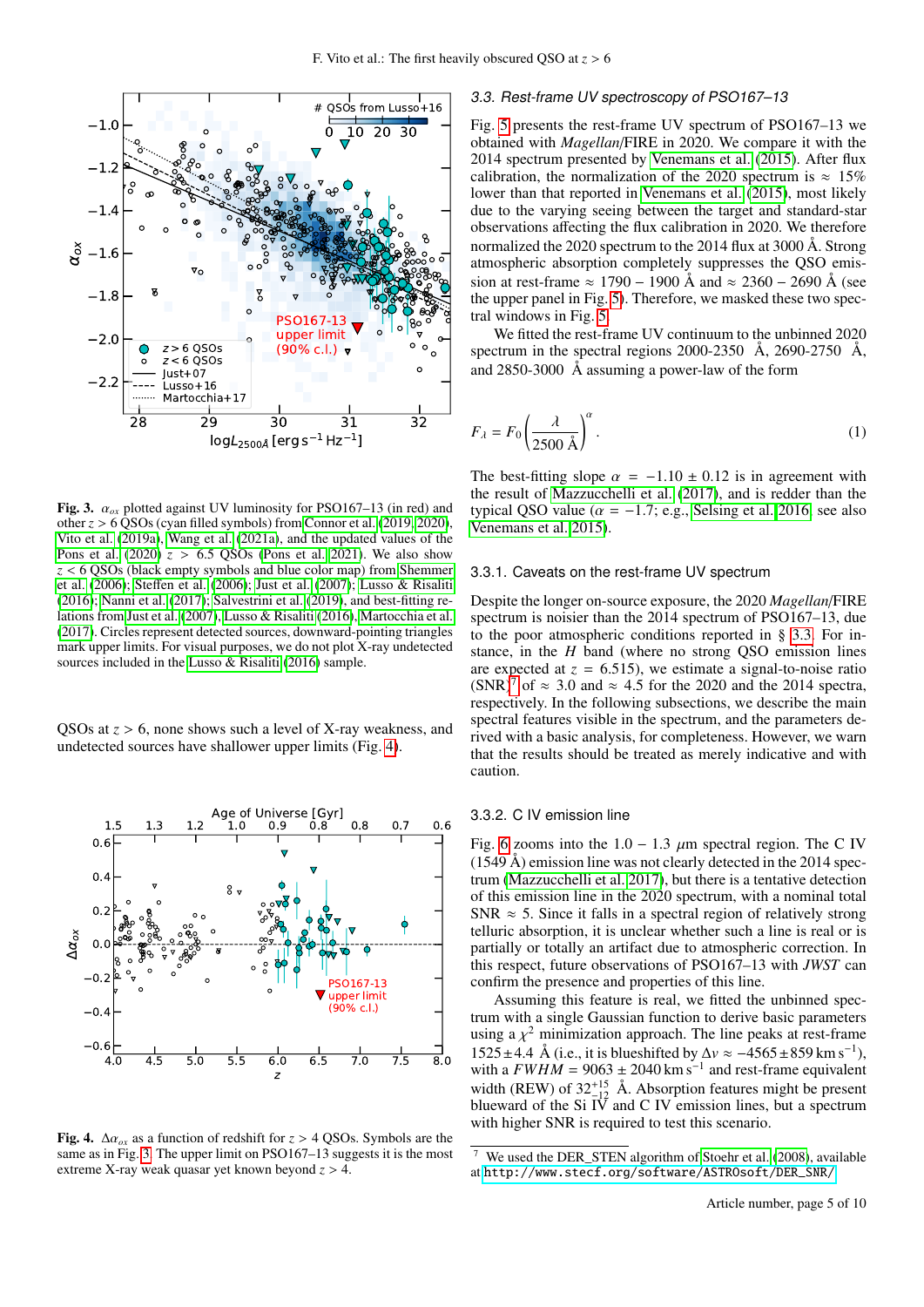

<span id="page-5-0"></span>Fig. 5. *Bottom panel*: rest-frame UV spectrum of PSO167–13 obtained with our 2020 *Magellan*/FIRE observations (blue solid line), compared with the [Venemans et al.](#page-9-36) [\(2015\)](#page-9-36) spectrum (taken in 2014; red solid line). We applied a median filter with  $\approx 20$  Å kernel for visual purpose, as in [Mazzucchelli et al.](#page-9-24) [\(2017\)](#page-9-24). The average low-redshift QSO spectrum of [Vanden Berk et al.](#page-9-76) [\(2001\)](#page-9-76), normalized to the rest-frame 3000 Å flux of the [Venemans et al.](#page-9-36) [\(2015\)](#page-9-36) spectrum, is shown as a grey line. We also present the best-fitting UV power-law continuum of the 2020 spectrum as a dashed blue line, and the expected location of QSO emission lines at *<sup>z</sup>* <sup>=</sup> <sup>6</sup>.515 as vertical dotted lines. *Top panel:* example of atmospheric transmission during our FIRE observations. Regions with transmission < <sup>0</sup>.6 are marked with grey stripes in both panels. In particular, two spectral windows centered at rest-frame  $\approx 1800 \text{ Å}$  and  $\approx 2500 \text{ Å}$  are completely affected by the very low atmospheric transmission, and are thus masked in the spectra.

# 3.3.3. Mg II emission line

The Mg II (2798 Å) emission line is an important feature in the spectra of high-redshift QSOs, as it is often used to obtain singleepoch estimates of the SMBH mass (e.g., [Vestergaard & Osmer](#page-9-77) [2009;](#page-9-77) [Shen et al. 2011\)](#page-9-78). Based on their analysis of the 2014 spectrum of PSO167–13, [Mazzucchelli et al.](#page-9-24) [\(2017\)](#page-9-24) reported a  $FWHM_{MgII} = 2071^{+211}_{-354}$  km s<sup>-1</sup>, and estimated  $M_{BH} = 3 \times 10^8$  M<sub>o</sub> using the calibration of [Vestergaard & Osmer](#page-9-77) [\(2009\)](#page-9-77):

$$
M_{BH} = 10^{6.86} \left(\frac{FWHM}{10^3 \text{ km s}^{-1}}\right)^2 \left(\frac{\lambda L_{\lambda 3000}}{10^{44} \text{ erg s}^{-1}}\right)^{0.5} \text{M}_\odot \tag{2}
$$

Fig. [7](#page-6-1) shows the PSO167–13 spectrum in the  $2.0 - 2.2 \mu m$ spectral region. We fit the Mg II line assuming a QSO UV powerlaw continuum (Eq. [1\)](#page-4-4), the Balmer pseudo-continuum modelled as in [Schindler et al.](#page-9-20) [\(2020\)](#page-9-20), the iron pseudo-continuum template of [Vestergaard & Wilkes](#page-9-79) [\(2001\)](#page-9-79), convolved with a Gaussian function with  $\sigma$  equal to that of the best-fitting Mg II line (see, e.g., [Vestergaard & Wilkes 2001,](#page-9-79) [Schindler et al. 2020\)](#page-9-20), and

dashed blue line in Fig. [7.](#page-6-1) The Gaussian is centered at rest-frame  $\lambda = 2786 \pm 3$  Å; i.e.,  $\Delta v \approx -1268 \pm 306$  km s<sup>-1</sup> from the expected position given by the IC III systemic redshift. The fit returns a position given by the [C II] systemic redshift. The fit returns a  $REW_{MgII} = 19^{+8}_{-6}$  Å, which is consistent with typical values for *<sup>z</sup>* > 6 QSOs (e.g., [Onoue et al. 2020;](#page-9-80) [Schindler et al. 2020\)](#page-9-20). The Mg II width (FWHM<sub>MgII</sub> = 3947±758 km s<sup>-1</sup>) is signif-

icantly larger than the value found by [Mazzucchelli et al.](#page-9-24) [\(2017\)](#page-9-24), and translates into  $M_{BH} = 1.1 \times 10^9$  M<sub>o</sub><sup>[8](#page-5-1)</sup> and an Eddington ratio  $\lambda_{Edd} = 0.3$  We caution that the line's blueshift may indicate the  $\lambda_{Edd}$  = 0.3. We caution that the line's blueshift may indicate the presence of outflowing nuclear winds (see § [4.3\)](#page-8-0), in which case the virial assumption upon which the BH mass estimate is based would be affected. In addition, the limited spectral quality and the different BH mass value obtained from the 2014 spectrum lead us to refrain from over-interpreting these results.

a single Gaussian function. The best-fitting model is shown as a

<span id="page-5-1"></span>Errors on single-epoch black-hole mass estimates are dominated by systematic uncertainties of the calibration (> 0.5 dex; e.g., [Shen 2013](#page-9-81) and references therein).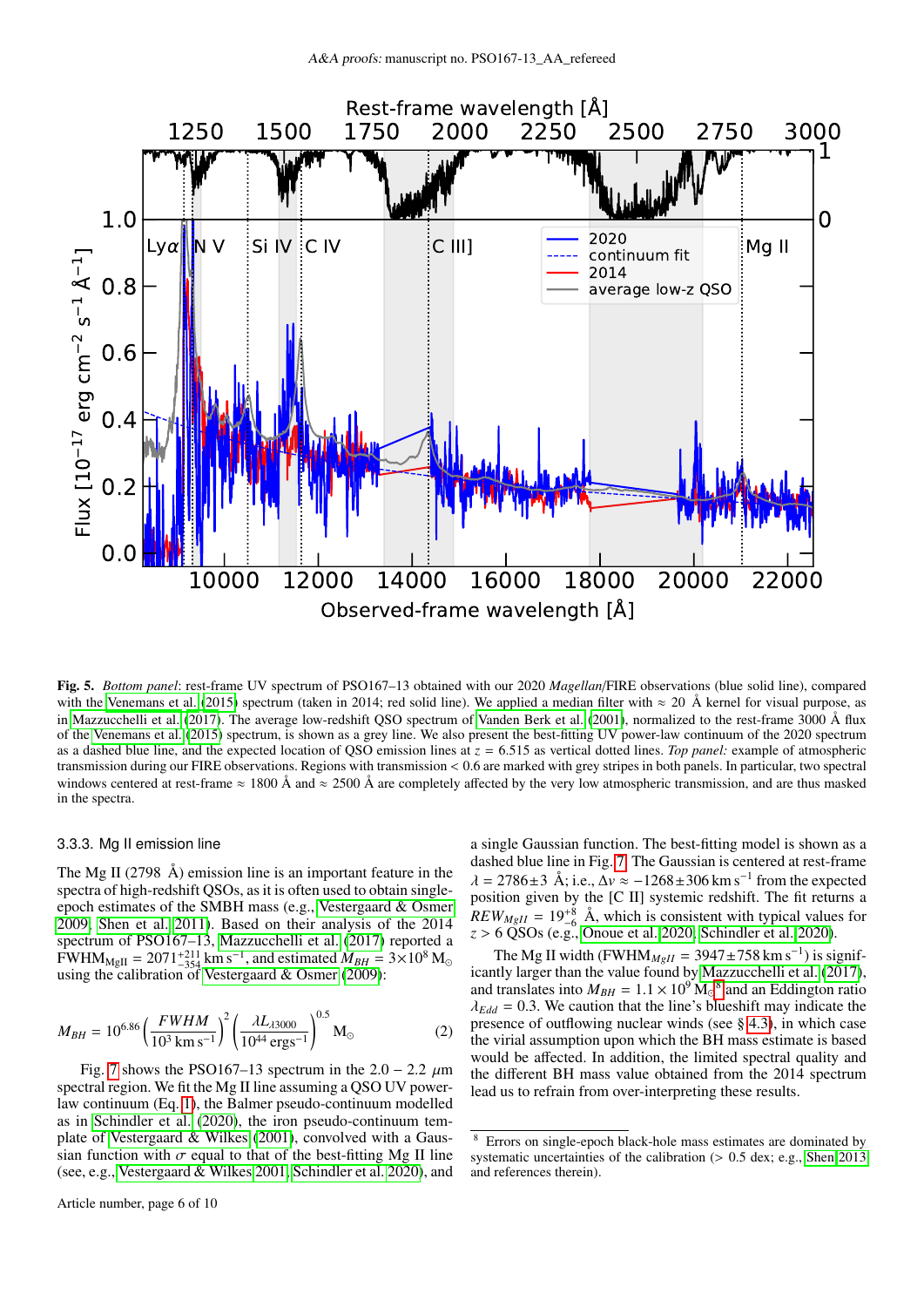



<span id="page-6-0"></span>Fig. 6. Zoom of the spectral region of the 2020 (top panel) and 2014 (middle panel) spectra encompassing the C IV emission line of PSO167–13. The bottom panel presents the difference of the two epochs. The dashed black line in the top panel marks the best-fitting continuum plus single Gaussian model of the C IV emission line.

# **4. Discussion**

# 4.1. X-ray emission from the companion galaxy

In [Vito et al.](#page-9-35) [\(2019b\)](#page-9-35), we discussed the detection of a faint and hard X-ray source in the PSO167–13 system, consistent with

<span id="page-6-1"></span>Fig. 7. Zoom of the spectral region of the 2020 (top panel) and 2014 (middle panel) spectra encompassing the Mg II emission line of PSO167–13. The bottom panel presents the difference of the two epochs. The dashed black line in the top panel marks the best-fitting continuum plus single Gaussian model of the Mg II emission line.

the position of the companion galaxy, although the relatively large positional uncertainty prevented us from discarding an association with the optical QSO. If the X-ray source had been confirmed with the new *Chandra* observations and an unambiguous association with the companion galaxy had been obtained, it would have been considered a (obscured) QSO, and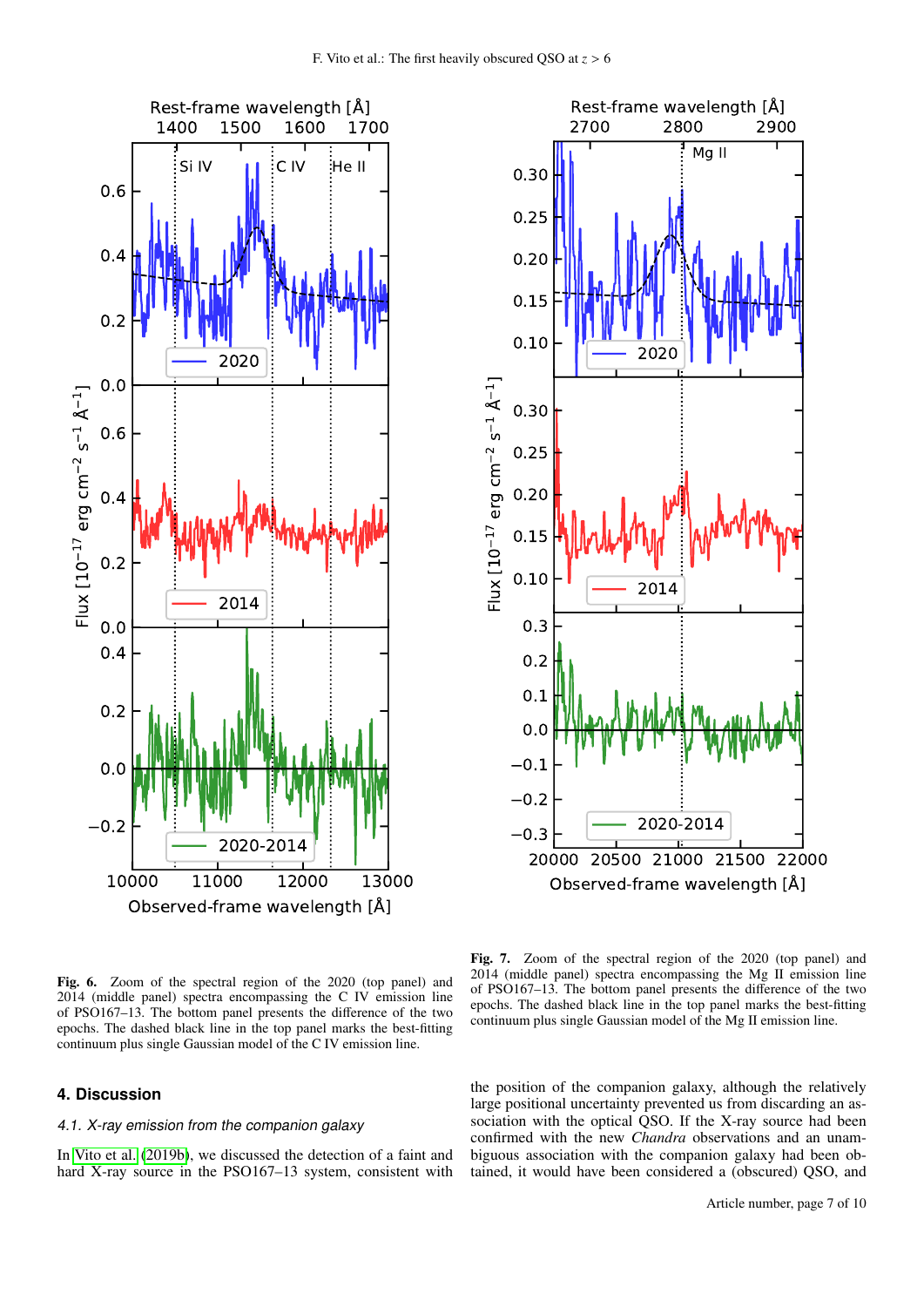the PSO167–13 system would have been a QSO pair at high redshift.

Considering the total 177 ks coverage  $(\S 3.1)$  $(\S 3.1)$ , the significance of the emission in the full band  $(P = 0.985)$  is slightly below the detection threshold used in [Vito et al.](#page-9-35) [\(2019b](#page-9-35)[,a,](#page-9-26) i.e.;  $P = 0.99$ , and is dominated by the three counts that were already reported in [Vito et al.](#page-9-35) [\(2019b\)](#page-9-35). We note that in that work we used a narrower energy band for detection (i.e., 2–5 keV). Repeating the detection procedure in that band including the new *Chandra* observations, the emission is still nominally significant (*P* = 0.992), with 2.6<sup>+2.1</sup> net counts, implying<br> $F_2$ ,  $g = 1.38^{+1.11} \times 10^{-16}$  arg cm<sup>-2</sup> s<sup>-1</sup>  $F_{2-5\,\text{keV}} = 1.38_{-0.74}^{+1.11} \times 10^{-16} \,\text{erg\,cm}^{-2} \,\text{s}^{-1}.$ <br>Based on the three net counts detecte

Based on the three net counts detected in 59.3 ks in the 2018 pointing [\(Vito et al. 2019b\)](#page-9-35), we would have expected to detect <sup>5</sup>.7 counts in the new observations (117.4 ks), if the detection were real (i.e. not due to spurious background emission) and not highly variable. Instead, we detected none, corresponding to a Poisson probability  $P(k = 0, \mu = 5.7) = 0.003$ . Therefore, either the counts detected in the 2018 observation were due to a strong background fluctuation (in [Vito et al. 2019b](#page-9-35) we assigned a probability of  $4 \times 10^{-4}$  to this possibility), or the X-ray source is variable at 0.997 significance. In the latter case, comparing the flux derived in [Vito et al.](#page-9-35) [\(2019b,](#page-9-35) i.e.,  $F_{2-5\,\text{keV}} = 8^{+6}_{-4} \times 10^{-16} \text{ erg cm}^{-2} \text{ s}^{-1}$ ) with the flux computed from the new 117.4 ks only (i.e.,  $F_{2-5\,\text{keV}} < 2 \times 10^{-16} \text{ erg cm}^{-2} \text{ s}^{-1}$ ),<br>the X-ray source would have dimmed by a factor of  $\approx 4$  from the X-ray source would have dimmed by a factor of  $\approx$  4 from 2018 to 2020; i.e., about three months in the QSO rest frame. A similar variability (i.e., a factor of  $\approx 2.5$  in flux over a period of  $\approx$  2 years in the rest frame) was reported by [Nanni et al.](#page-9-25) [\(2017\)](#page-9-25) for another  $z > 6$  QSO, namely SDSS J1030+0524 (see also [Shemmer et al. 2005](#page-9-82) for a  $z = 5.41$  SDSS QSO).

Whatever the cause, we do not confirm the presence of significant X-ray emission from the PSO167–13 system, and in particular from the companion galaxy. To date, out of the  $\approx 20$  companion galaxies currently detected with *ALMA* close to *<sup>z</sup>* > <sup>6</sup> QSOs [\(Willott et al. 2017;](#page-9-40) [Decarli et al. 2017,](#page-9-83) [2018;](#page-9-13) [Neeleman](#page-9-17) [et al. 2019;](#page-9-17) [Venemans et al. 2020\)](#page-9-37), none has been detected in the X-rays with high significance (i.e.,  $P > 0.99$ ; see also [Connor](#page-9-30) [et al. 2019,](#page-9-30) [2020\)](#page-9-31).

#### 4.2. X-ray weakness of PSO167–13

The X-ray weakness of PSO167–13 discussed in § [3.2,](#page-3-3) i.e.,  $> 6$ weaker than expected based on its UV luminosity, is notable. BAL QSOs have been generally found to be X-ray weak, by factors up to  $\approx 100$  in extreme cases (e.g., [Gallagher et al. 2006;](#page-9-84) [Gibson et al. 2009;](#page-9-85) [Luo et al. 2014;](#page-9-42) [Liu et al. 2018\)](#page-9-86), which is possibly linked to the acceleration of nuclear winds in these objects (see  $\S$  [4.3\)](#page-8-0).

Among the general SDSS radio-quiet and non-BAL QSO population, [Pu et al.](#page-9-46) [\(2020\)](#page-9-46) found that only  $\approx 6\%$  show similar levels of X-ray weakness, and they are preferentially WLQs or red QSOs (see also, e.g., [Ni et al. 2018;](#page-9-45) [Timlin et al. 2020b\)](#page-9-87). Applying this fraction to the total number of  $z > 6$  OSOs currently observed in the X-ray band (i.e., 36; [Vito et al. 2019a](#page-9-26) and references therein, [Connor et al. 2019,](#page-9-30) [2020;](#page-9-31) [Pons et al. 2020;](#page-9-57) [Wang](#page-9-21) [et al. 2021a\)](#page-9-21) we expect  $\approx$  2 of them to be X-ray weak by factors greater than six. However, we note that some  $z > 6$  QSOs with X-ray observations are BAL QSOs (e.g., [Fan et al. 2003;](#page-9-88) [Mat](#page-9-89)[suoka et al. 2016;](#page-9-89) [Connor et al. 2020\)](#page-9-31). Hence, they should not be considered here for a proper comparison with the [Pu et al.](#page-9-46) [\(2020\)](#page-9-46) sample, which includes only radio-quiet and non-BAL QSOs, thus decreasing the expected number of X-ray weak QSOs at  $z > 6$ . Given the quality of the currently available rest-frame spectrum, PSO167–13 cannot be securely identified either as a WLO or BAL OSO, although there might be evidence for the presence of nuclear winds (see § [4.3\)](#page-8-0).

Several physical reasons can be invoked to explain the lack of strong X-ray emission from a type 1 QSO:

- 1. Intrinsic X-ray weakness may be caused by a different geometry or physics of the hot corona from those of typical QSOs. For instance, the hot corona may be quenched, disrupted, or not yet formed, due to currently not well understood causes (e.g., [Leighly et al. 2007,](#page-9-90) [Luo et al. 2013,](#page-9-91) [Luo et al. 2014,](#page-9-42) [Liu et al. 2018\)](#page-9-86). In this case, the accretion disk can remain largely unaffected, and emit UV photons as a typical QSO.
- 2. Absorption on scales smaller than most of the accretion disk (e.g., due to a thick inner disk, a "failed wind", or the outflowing material itself in the case of radiation-pressure confinement; e.g., [Proga & Kallman 2004;](#page-9-92) [Baskin et al. 2014;](#page-9-93) [Ni et al. 2018;](#page-9-45) [Liu et al. 2021\)](#page-9-94) can absorb the X-ray photons from the hot corona, leaving the UV emission from the accretion disk largely unaffected, thus resulting in significant X-ray weakness observed for type 1 QSOs.
- 3. Intrinsic variability can cause a QSO to be observed during periods of low X-ray flux state (e.g., [Pu et al. 2020,](#page-9-46) and references therein), although luminous QSOs often do not show large variability amplitudes (e.g., [Paolillo et al. 2017;](#page-9-95) [Shem](#page-9-96)[mer et al. 2017\)](#page-9-96). For instance, [Timlin et al.](#page-9-97) [\(2020a\)](#page-9-97) found that QSOs with UV luminosity similar to that of PSO167–13 vary by a factor of  $<$  3.
- 4. Occultation events of broad emission-line clouds with angular size comparable to that of the hot corona can obscure the X-ray emission, although they are usually found to happen on shorter rest-frame timescales (a few hours) than those we probe for PSO167–13 (e.g., [Risaliti et al. 2011;](#page-9-98) [De Marco](#page-9-99) [et al. 2020\)](#page-9-99).

Assuming that the X-ray emission of PSO167–13 is absorbed by intervening neutral material with solar metallicity, and that the intrinsic X-ray luminosity is consistent with the  $\alpha_{ox} - L_{UV}$  relation (i.e.,  $L_{2-10 \text{ keV}} = 5.1 \times 10^{44} \text{ erg s}^{-1}$ ), we used the self-consistent MYTorus model (Murphy & Yagoob 2009) the self-consistent MYTorus model [\(Murphy & Yaqoob 2009\)](#page-9-100) in XSPEC to estimate the equivalent hydrogen column density required to match the upper limits on flux reported in § [3.2.](#page-3-3) We fixed the intrinsic powerlaw slope to  $\Gamma = 2$ , the normalization of the scattered and line components to that of the transmitted component, and the inclination angle to 90 deg. We found that absorption due to Compton-thick ( $N_H \ge 10^{24}$  cm<sup>-2</sup>) material is required. However, the physical and geometrical assumptions of the MYTorus model might not be a good representation of the obscuring material in the inner regions on PSO167– 13, which is expected to lie on smaller scales than the accretion disk to allow for the detection of the UV emission. Using a simple absorbed powerlaw model in XSPEC (model *zwabs* × *powerlaw*), which however does not include a treatment of photon scattering, the column densities required to match the observed fluxes in the soft and hard bands are  $N_H \ge 2 \times 10^{24}$  cm<sup>-2</sup> and  $N_H$  ≥ 9 × 10<sup>24</sup> cm<sup>-2</sup>, respectively. Constraining such high values of *N<sup>H</sup>* is possible thanks to the high-redshift nature of this QSO, which shifts the photoelectric cut-off to low observed energies even for large column densities,<sup>[9](#page-7-0)</sup> its relatively high UV luminosity (and, hence, expected X-ray luminosity), and the depth of the

<span id="page-7-0"></span><sup>&</sup>lt;sup>9</sup> The *Chandra* bandpass samples the rest-frame energy range 4–50 keV at  $z = 6.515$ .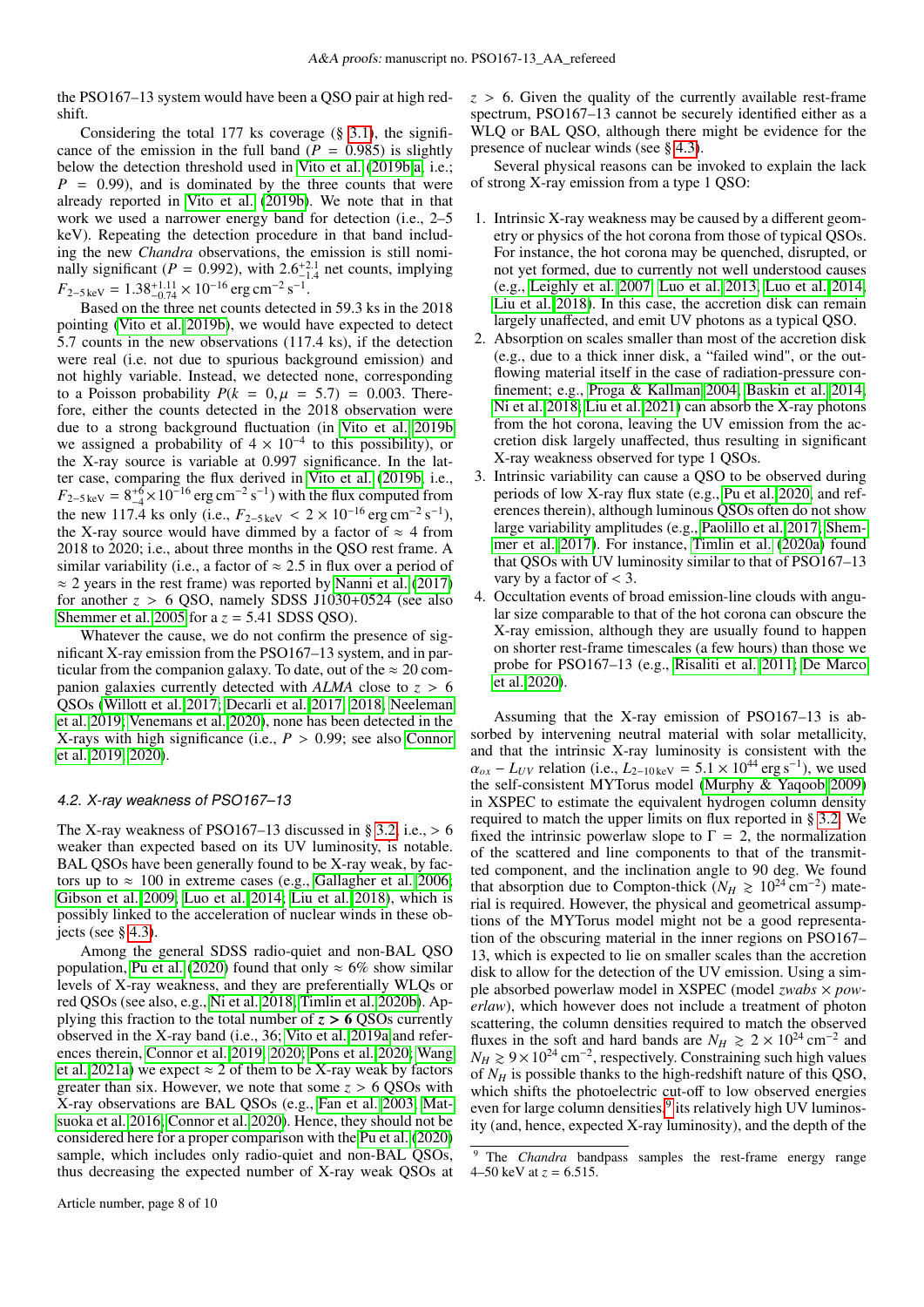available *Chandra* observations. We conclude that the most plausible causes of the lack of strong X-ray emission from PSO167– 13 are either intrinsic X-ray weakness, possibly due to an accretion mechanism different from that of typical QSOs, or smallscale absorption by Compton thick material.

# <span id="page-8-0"></span>4.3. Possible nuclear winds in PSO167–13

Both the C IV and Mg II emission lines in the UV spectrum of PSO167–13 show large tentative blueshifts with respect to the [C II] systemic redshift  $(-4565 \pm 859 \text{ km s}^{-1})$  and  $-1268 \pm 306$  km s<sup>-1</sup>, respectively), although the derivation of accurate physical parameters for these lines is affected by the low SNR of the spectrum, and, in particular for the C IV line, by the low atmospheric transmission. We also note that absorption features blueward of the C IV line may be present, similar to the blueshifted features in BAL QSOs. Rapidly accreting QSOs, WLQs (which are thought to be accreting close to the Eddington limit), and, in particular, high-redshift QSOs often exhibit similarly large or even larger C IV and Mg II blueshifts ( e.g., [Luo](#page-9-44) [et al. 2015;](#page-9-44) [Plotkin et al. 2015;](#page-9-101) [Vietri et al. 2018,](#page-9-102) [2020;](#page-9-103) [Ven](#page-9-70)[emans et al. 2016;](#page-9-70) [Ni et al. 2018;](#page-9-45) [Yi et al. 2019;](#page-9-104) [Onoue et al.](#page-9-80) [2020;](#page-9-80) [Schindler et al. 2020,](#page-9-20) Yi et al. in prep), which are usually considered to be produced by outflowing winds.

In this respect, the X-ray weakness of PSO167–13 (either intrinsic or due to small-scale obscuration) may play an important role in the acceleration mechanisms of such winds. In fact, X-ray weakness can help avoid the overionization of the accreting gas, thus allowing efficient launching of UV-line driven winds (e.g., [Proga et al. 2000;](#page-9-105) [Proga & Kallman 2004;](#page-9-92) [Baskin et al. 2014\)](#page-9-93). Therefore, it is perhaps not surprising that a relation has been found between  $\alpha_{ox}$  and the blueshift of the C IV emission line (e.g., [Richards et al. 2011;](#page-9-106) [Timlin et al. 2020b;](#page-9-87) [Vietri et al. 2020\)](#page-9-103), in the sense that objects with larger C IV blueshifts have softer (i.e., UV dominated) spectra. For instance, the values of  $\alpha_{ox}$  and C IV blueshift of PSO167–13 are consistent with the relations found by [Timlin et al.](#page-9-87) [\(2020b\)](#page-9-87) and [Zappacosta et al.](#page-9-107) [\(2020\)](#page-9-107), although for QSOs with  $\approx 1$  dex higher bolometric luminosities.

While the C IV emission line in OSOs is usually found to be blueshifted by  $\approx 1000 \text{ km s}^{-1}$  with respect to the Mg II line (e.g., [Meyer et al. 2019\)](#page-9-28), evidence has been found recently for an increasing  $\Delta v$ (CIV – MgII) at  $z > 6$  [\(Meyer et al. 2019;](#page-9-28) [Schindler et al. 2020,](#page-9-20) but see also [Shen et al. 2019\)](#page-9-27), with an average value of  $\approx -3000 \text{ km s}^{-1}$  and up  $\approx -5000 \text{ km s}^{-1}$ age value of  $\approx -3000 \text{ km s}^{-1}$  and up  $\approx -5000 \text{ km s}^{-1}$  at  $z = 6.5$ .<br>For PSO167–13, we found  $\Delta v(CIV - MgII) = -3300 \text{ km s}^{-1}$ , in agreement with the results of [Schindler et al.](#page-9-20) [\(2020\)](#page-9-20) at similar redshift, but for QSOs which are typically  $\approx 1$  dex more luminous in the UV. A higher signal-to-noise NIR spectrum is required to confirm the tentative nature of the rest-frame UV line properties of this PSO167—13.

# **5. Conclusions**

We present deep X-ray (*Chandra*, 177 ks in total) and NIR spectroscopic (*Magellan*/FIRE, 7.2h on source) follow-up observations of PSO167–13, an optically selected  $z = 6.515$  QSO  $(M_{1450 \text{ Å}} = -25.6)$  in an interacting system with a close  $(0.9)$ ,<br>corresponding to  $\approx$  5 projected kpc) companion galaxy detected corresponding to  $\approx$  5 projected kpc) companion galaxy detected with both ALMA and HST. A previous tentative detection of a hard X-ray source with *Chandra* (59.3 ks) suggested the presence of obscured nuclear accretion in this system. We summarize here the main results:

- The new *Chandra* observations do not confirm significant X-ray emission from the QSO-galaxy system, suggesting that the previously detected X-ray source was due to a strong background fluctuation, although intrinsic variability by a factor  $\approx$  4 cannot be excluded.
- We calculate upper limits (at the 90% confidence level) on the X-ray flux of the companion galaxy ( $F < (1.9/6.6/5.0) \times$ 10<sup>-16</sup> erg cm<sup>-2</sup> s<sup>-1</sup> in the soft/hard/full bands) and the intrinsic 2–10 keV luminosity ( $L_X < 1.3 \times 10^{44}$  erg s<sup>-1</sup>). To date, none of the ALMA detected companion galaxies in the proxnone of the ALMA detected companion galaxies in the proximity of  $z > 6$  QSOs has been detected with high significance  $(P > 0.99)$  in standard X-ray bands.
- $(P > 0.99)$  in standard X-ray bands.<br>- Likewise, we place upper limits on the X-ray flux from PSO167–13 of  $F < (1.2/5.1/3.2) \times 10^{-16}$  erg cm<sup>-2</sup> s<sup>-1</sup><br>in the soft/hard/full bands and intrinsic luminosity in the soft/hard/full bands and intrinsic luminosity  $L_{2-10 \text{ keV}} < 8.3 \times 10^{43} \text{ erg s}^{-1}$ . These are the lowest up-<br>per limits on the X-ray emission for a z > 6.080 per limits on the X-ray emission for a *<sup>z</sup>* > 6 QSO.
- The ratio between the X-ray and UV luminosity of PSO167– 13, <sup>α</sup>*ox* <sup>&</sup>lt; <sup>−</sup>1.95, makes PSO167–13 an outlier from the  $\alpha_{ox} - L_{UV}$  relation for QSOs, with a deviation of  $\Delta \alpha_{ox}$  < -0.30, corresponding to a factor > 6 weaker X-ray emission than the expectation. Only  $\approx$  6% of SDSS radioquiet non-BAL QSOs show similar X-ray weakness, and they are usually WLQs or red QSOs. Such weak X-ray emission for PSO167–13 could be intrinsic (e.g., due to an accretion configuration different from typical optically selected QSOs), or due to small-scale obscuration, which would allow the detection of the UV continuum. In the latter case, we estimate a column density of  $N_H > 10^{24}$  cm<sup>-2</sup>.<br>The slope of the rest-frame UV spectrum of
- The slope of the rest-frame UV spectrum of PSO167–13 taken in 2020 and presented here ( $\alpha = -1.10 \pm 0.12$ ) is consistent with previous spectroscopy, and redder than typical values for optically selected QSOs. Absorption features may be present blueward of the C IV line, but the low SNR of the spectrum prevents their definitive assessment.
- The tentatively detected  $C$  IV and  $Mg$  II emission lines appear to be broad ( $FWHM = 9063 \pm 2040$  km s<sup>-1</sup> and  $3947 \pm 758$  km s<sup>-1</sup>, respectively) and strongly blueshifted from the systemic redshift based on the [C II] 158µ*<sup>m</sup>* line  $(\Delta v = -4565 \text{ km s}^{-1} \text{ and } -1268 \text{ km s}^{-1}, \text{ respectively}).$  Similar large blueshifts have been found in other *<sup>z</sup>* > 6 QSOs, and in rapidly accreting QSOs and WLQs at lower redshifts, and are generally associated with the presence of nuclear winds. The C IV line is found to be blueshifted with respect to the Mg II line by  $\Delta v(CIV - MgII) = -3300 \text{ km s}^{-1}$ . This value is consistent with recent findings for  $z > 6$  QSOs. However, we note that the spectroscopic observations were taken during nights with poor seeing and strongly varying atmospheric conditions. A higher signal-to-noise NIR spectrum is required to confirm the tentative nature of the rest-frame UV line properties of this PSO167—13.
- As suggested by the relation between  $\alpha_{ox}$  and C IV blueshift found by previous works, the unusual X-ray weakness of PSO167–13 might facilitate the acceleration of such winds by preventing the overionization of the accreting material, which is required by models of UV-driven wind acceleration. Based on the *FWHM* of the Mg II line, we estimate a virial BH mass of  $1.1 \times 10^9 M_{\odot}$ , corresponding to  $\lambda_{Edd} = 0.3$ , but we caution that the presence of nuclear winds could severely affect this measurement.

*Acknowledgements.* We thank the referee, Belinda Wilkes, for her useful comments and suggestions. We thank Marcel Neeleman, Bram Venemans, Estelle Pons, and Weimin Yi for useful discussions, and Marianne Vestergaard for providing the iron UV emission template of [Vestergaard & Wilkes](#page-9-79) [\(2001\)](#page-9-79). We acknowledge support from CXC grants GO0-21078D (W.N.B.) and GO0-21078C